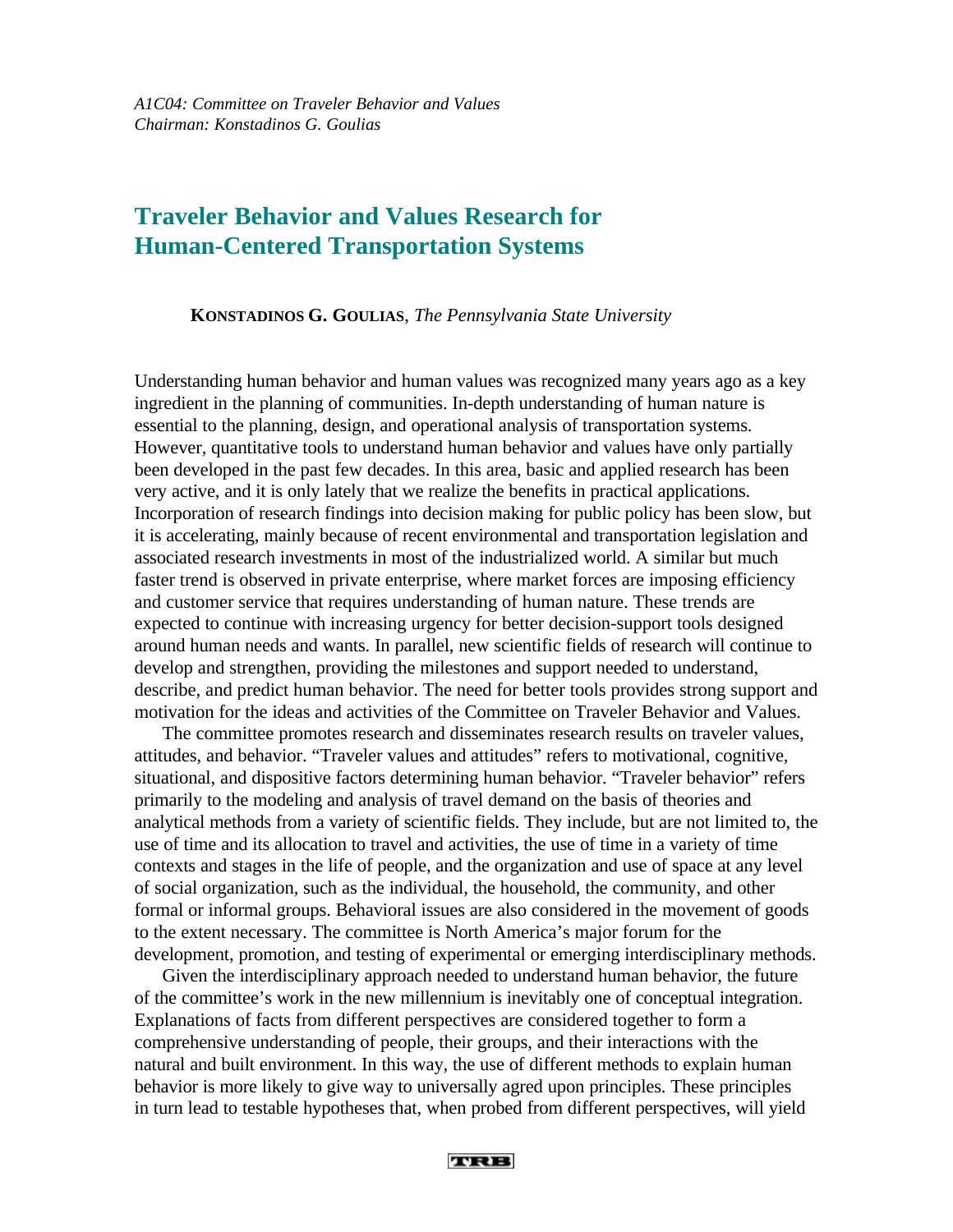Wilson's consilience among, for example, biology, social sciences, ethics, and environmental policy (*1*).

Continuing along the path of behavioral travel demand models of the 1970s (*2*,*3*) and developments mainly in the social sciences, travel behavior and values are examined from both objective (observed by an analyst) and subjective (perceived by the human) perspectives (*4*–*7*). Most important in this respect is the understanding of behavior in an integrated time-space domain (*8*). In this undertaking, time, as conceived in everyday life, is integrated with perceptions of time and space. Research activities include theory formation, data collection, modeling, and inference [for a specific focus on panel surveys see Golob et al. (*9*)]. There is also a need to experiment with new analytical tools that have been under development in statistics and econometrics, psychology, and the biological sciences.

## **INTEGRATED TIME-SPACE TRAVEL DEMAND MODELS**

Today, most people live in environments that are complex in form, function, structure, and information exchange. The built environment is the result of decisions made by individuals, households, and organizations. These decisions are made in the context of environmental constraints, and the attitudes, beliefs, and values of people and society. Individual and group decision making is multifaceted, diverse, and dynamic. As a result, the trends of man-made environments are dynamic as are the needs and concerns of the people involved, and the policy actions to consider. Consequently, processes of future development, growth, and management are dynamic and complex. Research in the longitudinal, spatial, and integrated time-space areas is offering new models of behavior that take into account social interactions and intrapersonal, interpersonal, and environmental constraints addressing the complex character of these processes.

One key element in human life is the way time is used in the pursuit of personal and societal goals. Studying the time allocation patterns and their determinants by households and household members is becoming the natural method for studying time expenditures for travel. Early in travel behavior research, it was recognized that travel is one of the means people use to participate in activities (*10*). As a result, travel behavior methods emerged from the proposition that travel demand is derived from the desire to participate in activities and evolved into activity-based approach, expanding the field's traditional research boundaries. In this way, researchers can understand the complex pattern of substitution between time at home and out of home, the use of stationary and mobile telecommunications technologies to complement and substitute for travel, shifts between travel for work and travel for leisure, the effects of increasing pace of life on travel, time allocation within a day and across days including weekends and its effects on predictability of travel demand, the effects of labor force composition shifts on travel, and so forth. Subsequently, this framework was expanded again to adopt a more holistic viewpoint to include the entire spectrum of time use. Some questions posed to this end are the following:

- What are the best approaches to activity and time use data collection?
- What are existing surveys telling us and what are their weaknesses?

• Are there notable trends in time use patterns by social, demographic, and geographic profiles?

• What are the relationships between time use patterns and activity engagement behavior?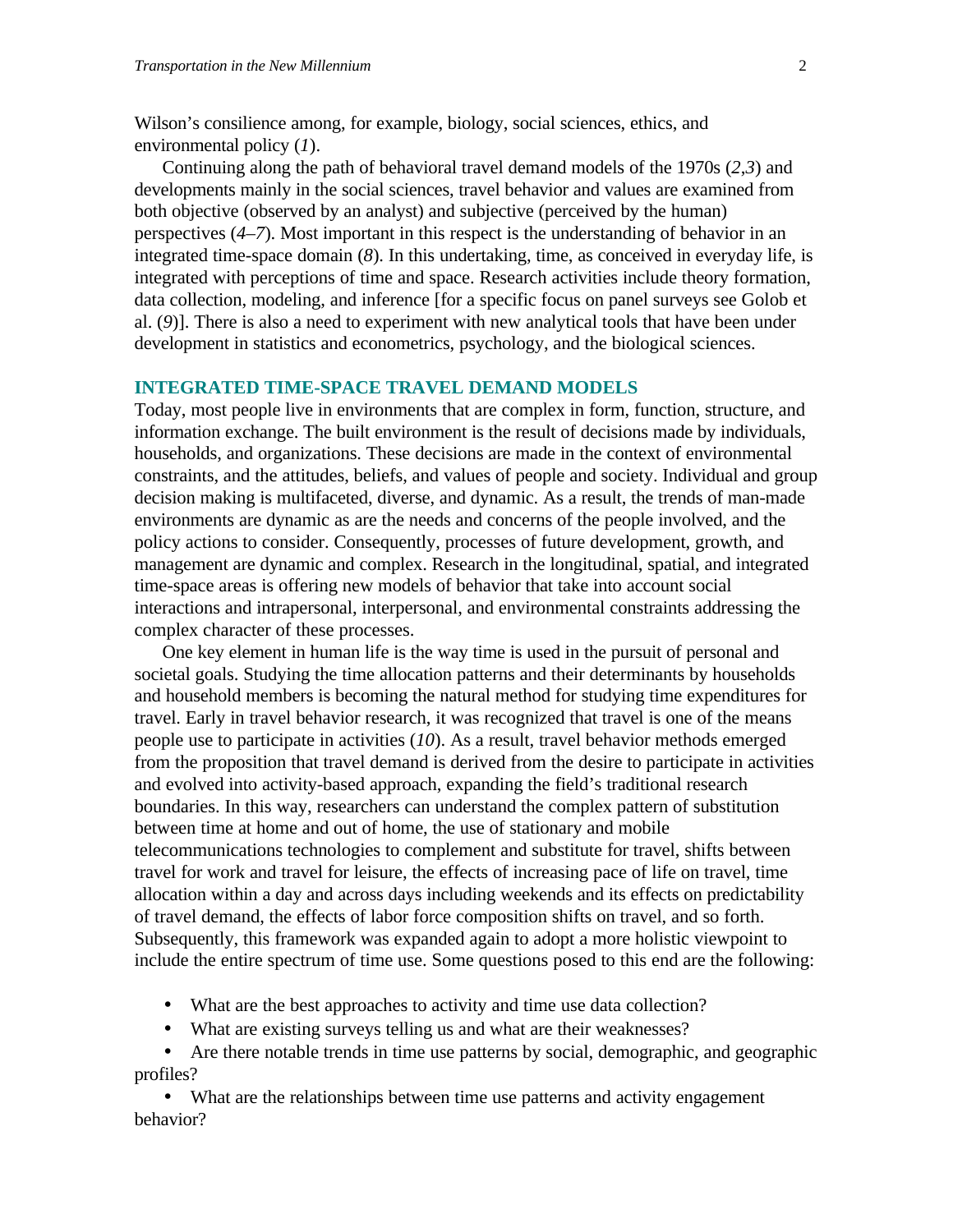• What can time use tell us about travel behavior?

• How can time use studies explain the relationship between travel and activity scheduling?

• What are the issues in building better models of time use and activity scheduling behavior?

• What are the reciprocal effects between land use–urban form and time use–activity behavior?

• What are some key constructs and frameworks for integrating time use and activity notions in travel models?

• When is time use behavior most effectively mediated by information and transportation systems?

Travel-related decision making by people and groups is also, by definition, within a spatial context. Decisions on where to locate activity centers, where to live, and how to interact with other people and groups have a strong spatial component. The committee's focus is also on fundamental research on cognitive aspects, spatial behavior, and learning concentrating on factors affecting route choice, pretrip and en route wayfinding, and behavioral responses to advanced traffic management systems and advanced traveler information systems. Route choice is examined as one dimension of network and activity analysis for location and destination choice. For example, the committee is examining behavioral models as they relate to network simulation and analytical modeling such as dynamic traffic assignment.

#### **BEHAVIORAL ASPECTS OF GOODS MOVEMENT**

Goods movement also involves judgment and decision making. The Committee on Traveler Behavior and Values is concerned with the behavioral aspects of freight transportation, addressing the following types of questions:

• How do the decisions of and the decision-making structures used by shippers, carriers, customers, and freight forwarders affect goods movement costs, volumes, and distribution patterns?

• How do freight shipper and carrier mode, route, vehicle, and contractual choices vary by type of commodity and by type of business?

- How is real-time information affecting these decisions?
- What are the perceived opportunities for intelligent transportation systems,

improved intermodal transfers, and other cost-saving technologies to influence the behavior of freight shippers and carriers in the future?

• What types of empirical evidence and analytical models exist from which researchers can develop a better understanding of these and related freight mover/freight movement issues?

The objective of the committee in the new millennium is to advance the state of the art in goods movement with the same energy and enthusiasm with which it is advanced in the passenger travel demand field. Current committee activities include information gathering, and a roundtable discussion of activities and perceived research and development needs. To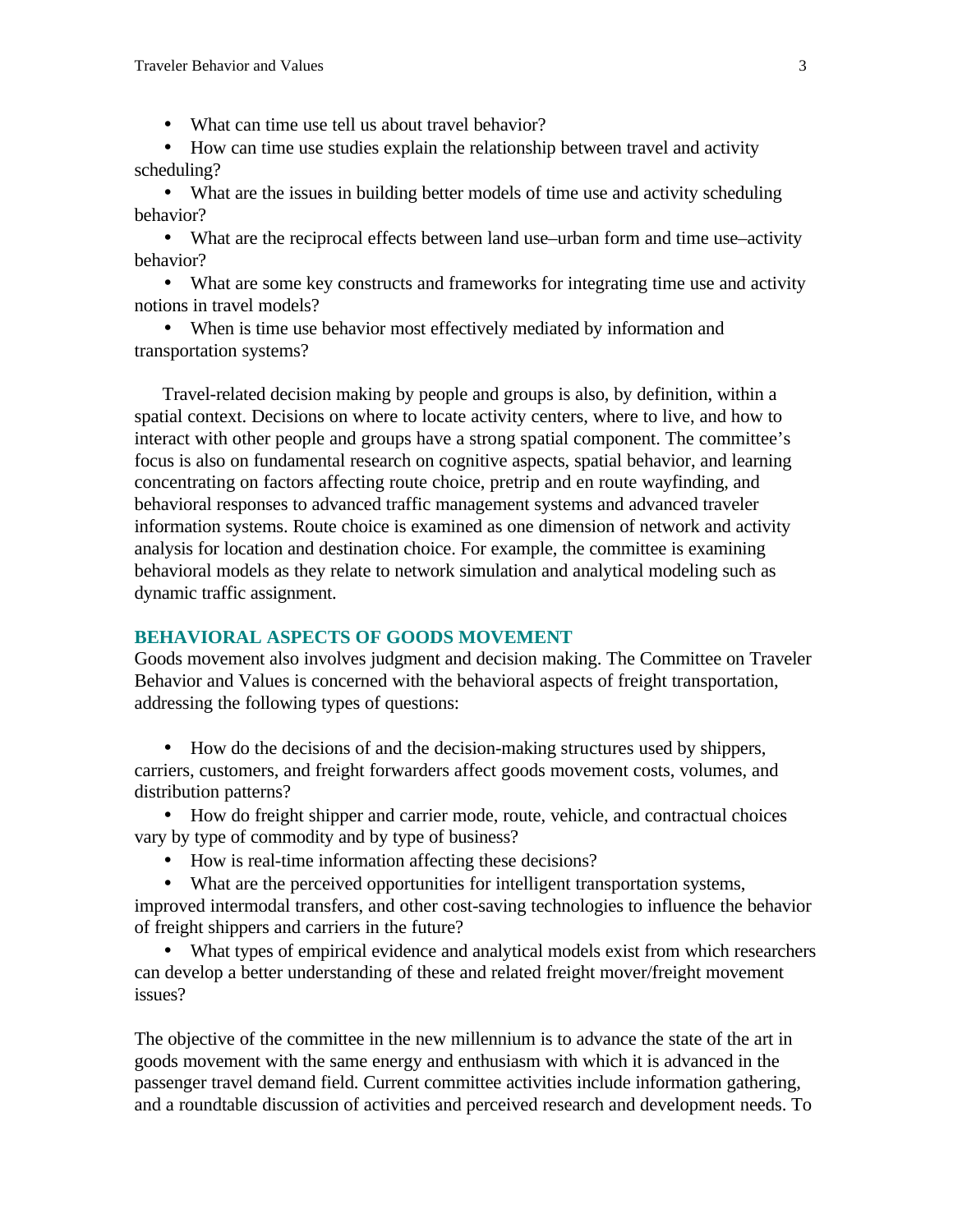this end, participants from academia, government, and the private sector are recruited to become actively involved in the committee's collaborative work with other committees.

#### **DATA COLLECTION**

All this modeling activity has created new needs for data collection. Many unanswered questions persist regarding the efficient collection of passenger and freight transportation data. There is, however, a notable trend in the research community toward more in-depth data collection, providing richer information about behavior. One such example is the interactive survey, in which a dialogue is established between the interviewer and the interviewee and a continuous acquisition of information and knowledge takes place. These new methods are not a substitute for other, more traditional methods such as the more passive multiple-day diaries in their various forms. In addition, the committee is evaluating the variety of methods used for longitudinal assessments of behavior such as panel surveys, repeated cross-sectional surveys, censuses, and so forth. Some more specific tools in this area are data collection methods that unveil the full spectrum of multiple decision making and judgment strategies and the ways in which they change under differing situations and circumstances. Methods of collecting real-world data, in-laboratory data, and combinations of the two are also considered. New technologies—such as personal digital assistants, global positioning systems, and the Internet—are considered potential tools to improve data collection.

The ultimate objective of theory building, data collection, understanding, and modeling is the creation of decision-support tools that can be used to describe a population and its behavior, predict its behavior under varying scenarios of policy and market actions, and prescribe specific actions in policy making. All three types of tools are in the target domain of the committee, and they all share one important characteristic—they are human-centered decision-support tools.

## **DESIGN OF HUMAN-CENTERED DECISION-SUPPORT TOOLS**

Regional travel demand forecasting tools and statewide long-range transportation planning systems have been the decision-support tools targeted by traveler behavior research for many years. Travel behavior models have been used for urban and intercity travel studies aiding decision making. Limitations of these tools, such as lack of behavioral realism and inability to address new policy issues, created a need for better decision-support systems. The need for more realistic and flexible tools will continue well into the next century. For example, demographic and economic simulation is needed to depict future scenarios of urban evolution and to capture urban dynamics. In addition, flexible model systems are needed to study the effect of policies that cannot be tested in the real world. For example, incorporation of notions from supply chain management into goods movement and truck travel forecasting is needed to reflect the interacting behavior of producers, shippers, carriers, receivers, goods retailers, and consumers. Analytical systems that are based on spatio-temporal models of behavior using geographic information systems, among other tools, may lead to much better decision making than we see today. To do this, however, we need to design new approaches for long-range planning that integrate human behavior and values with engineering analysis for priority-setting in program development and project selection. This will lead to decision-making support models that incorporate knowledge management and information use by state agencies to select major project initiatives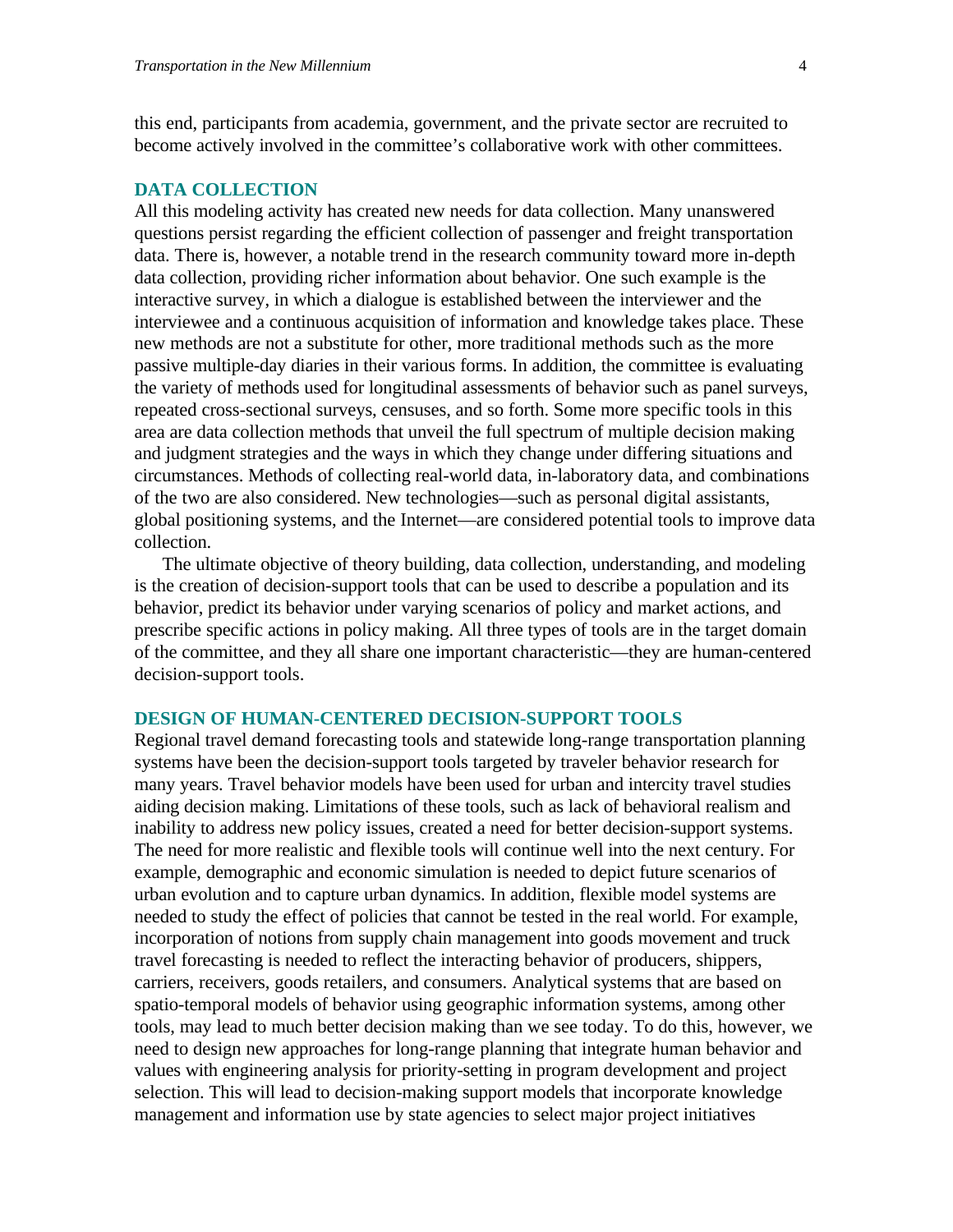affecting specific regions, corridors, or an entire state. Further, these tools will be more informed and tailored to the public needs and designed around strategic and business plans by agencies and firms. These tools are being developed today and will continue to be developed in the new millennium using stochastic simulation, computational process models, and intelligent agent technologies. Examples have appeared in the past few years, and they are expected to emerge in a richer multitude of designs and forms in the next 10 to 20 years.

Private enterprises are also in need of tools that address passenger travel and goods movement in parallel. Many examples of intricate relationships between passenger travel and goods travel emerge from electronic commerce. For example, strategies of "household replenishment" aim at an extension of vendor-managed inventory to the household level, which grocery stores may restock household pantries on a just-in-time basis. In a less sophisticated form, households engage in other purchasing behavior using telecommunications. Such emerging systems have the potential to reduce shopping trips to grocery stores, which could increase the time available to households to pursue other activities. The strategies may also increase the number of truck trips made in delivery. Such changes in trip-making behavior could also significantly affect land use and transportation systems. Technologies for implementation that will collect real-time data on the need for goods from homes are being tested. For example, groceries can be sensed using mechanical and chemical devices built into grocery storage facilities at home, and existing telecommunications networks and the Internet can be used to transfer the data without human intervention. Such a scenario has unknown implications for both passenger travel and goods movement. For example, grocery stores, as we know them today, may shift into warehouses aided by fleets of vehicles for deliveries. In addition, time savings for people may lead to even more travel to leisure destinations at even less predictable times than is the case today. This example illustrates the type of scenarios we will need to consider in future private and public decision-making actions. It also indicates the behavioral issues that need to be considered by a private enterprise in its planning and operations. The associated behavioral models and the decision-support tools we need to study the costs and benefits of these strategies do not exist.

The Committee on Traveler Behavior and Values promotes investigation and integration of developments in the area of judgment, choice, and learning from disciplines such as economics, system dynamics, behavioral geography, psychology, artificial intelligence, and artificial life. The committee is solidly positioned, not only because it aims at the theoretical integration and use of principles for research, but also because of its academic focus. Addressing the issues of future systems as described above also requires a new breed of professionals with expertise in business management, business logistics, traveler behavior, transportation legislation, and so forth. For this, training is provided to the future transportation professionals in many universities and laboratories represented on the committee. These trends in transportation problems and future analytical needs are examined and incorporated into curricula to train new generations of analysts. In the new millennium, with the design of new transportation systems and the study of new issues, we will also see new transportation courses closing the gap among different disciplines.